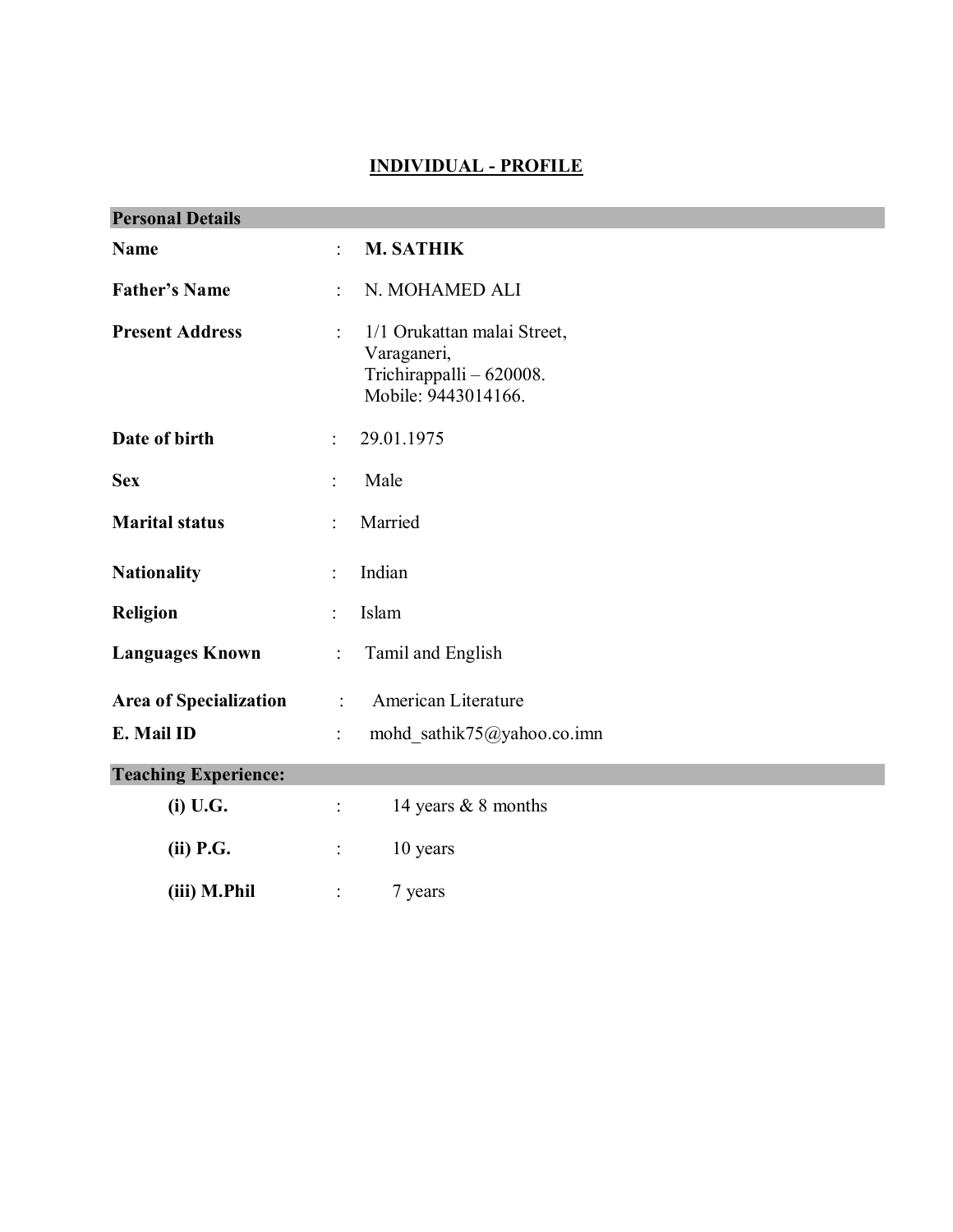### **Academic Qualification:**

| <b>EXAM PASSED</b> | <b>BOARD / UNIVERSITY</b>                           | <b>SUBJECT</b> | <b>YEAR</b> | DIVISION /<br><b>GRADE</b> |
|--------------------|-----------------------------------------------------|----------------|-------------|----------------------------|
| P.hD               | National college / Bharathidasan<br>University      | English        | Pursuing    |                            |
| <b>M.Phil</b>      | Jamal Mohamed college /<br>Bharathidasan University | English        | 2004        | First                      |
| M.A                | Jamal Mohamed college/<br>Bharathidasan University  | English        | 1999        | Second                     |
| B.A                | Jamal Mohamed college/<br>Bharathidasan University  | English        | 1996        | Third                      |
| D.F.C.A            | BDPS Limited, Trichy.                               | ۰              | 2001        | Second                     |
| <b>PGDCA</b>       | <b>AT SOFT Sollution</b>                            | ۰              | 2002        | First                      |

# **Research Guidance (M. Phil.) :**

| Course | <b>Pursing</b>   |                          | <b>Completed</b> |           |
|--------|------------------|--------------------------|------------------|-----------|
|        | <b>Full time</b> | <b>Part time</b>         | <b>Full time</b> | Part time |
| M.Phil | -                | $\overline{\phantom{0}}$ | 20               |           |

## SEMINARS / CONFERENCES / SYMPOSIA / WORKSHOP ATTENDED ;

| S.No           | Name of the Event                                                                                                                                                                                                                              | Name of the<br>sponsoring<br>agency                | <b>Place and Date</b>                                                  |
|----------------|------------------------------------------------------------------------------------------------------------------------------------------------------------------------------------------------------------------------------------------------|----------------------------------------------------|------------------------------------------------------------------------|
| $\mathbf 1$    | Participated and presented a paper<br>Rights<br>"Human<br>and<br>values<br>1n<br>Education" at Jamal Mohamed college,<br>Trichy-20.                                                                                                            | <b>UGC</b> Sponsored<br>state level seminar        | Jamal Mohamed college, Trichy-20.<br>$7th$ March -2007                 |
| 2              | Participated one day UGC Sponsored<br>State level seminar on "Examination"<br>Reforms" Organized by<br>Jamal<br>Mohamed college, Trichy-20                                                                                                     | <b>UGC</b> Sponsored<br>State-level seminar        | Jamal Mohamed college, Trichy-20.<br>$12th$ March 2010                 |
| 3.             | Participated one day UGC Sponsored<br>National level seminar on "Quality"<br>Enhancement In Teaching, Research<br>And Extension In Higher Eduction<br>Institutions-Prospects And Problems"<br>Organized by Jamal Mohamed college,<br>Trichy-20 | <b>UGC</b> Sponsored<br>National-level<br>seminar. | Jamal Mohamed college, Trichy-20.<br>$15^{th}$ & $16^{th}$ April-2010. |
| $\overline{4}$ | Participated "Examination Reforms" at<br>Jamal Mohamed college, Trichy-20.                                                                                                                                                                     | <b>UGC</b> Sponsored<br>National-level<br>seminar. | Jamal Mohamed College, Trichy-20<br>24 <sup>th</sup> February 2012     |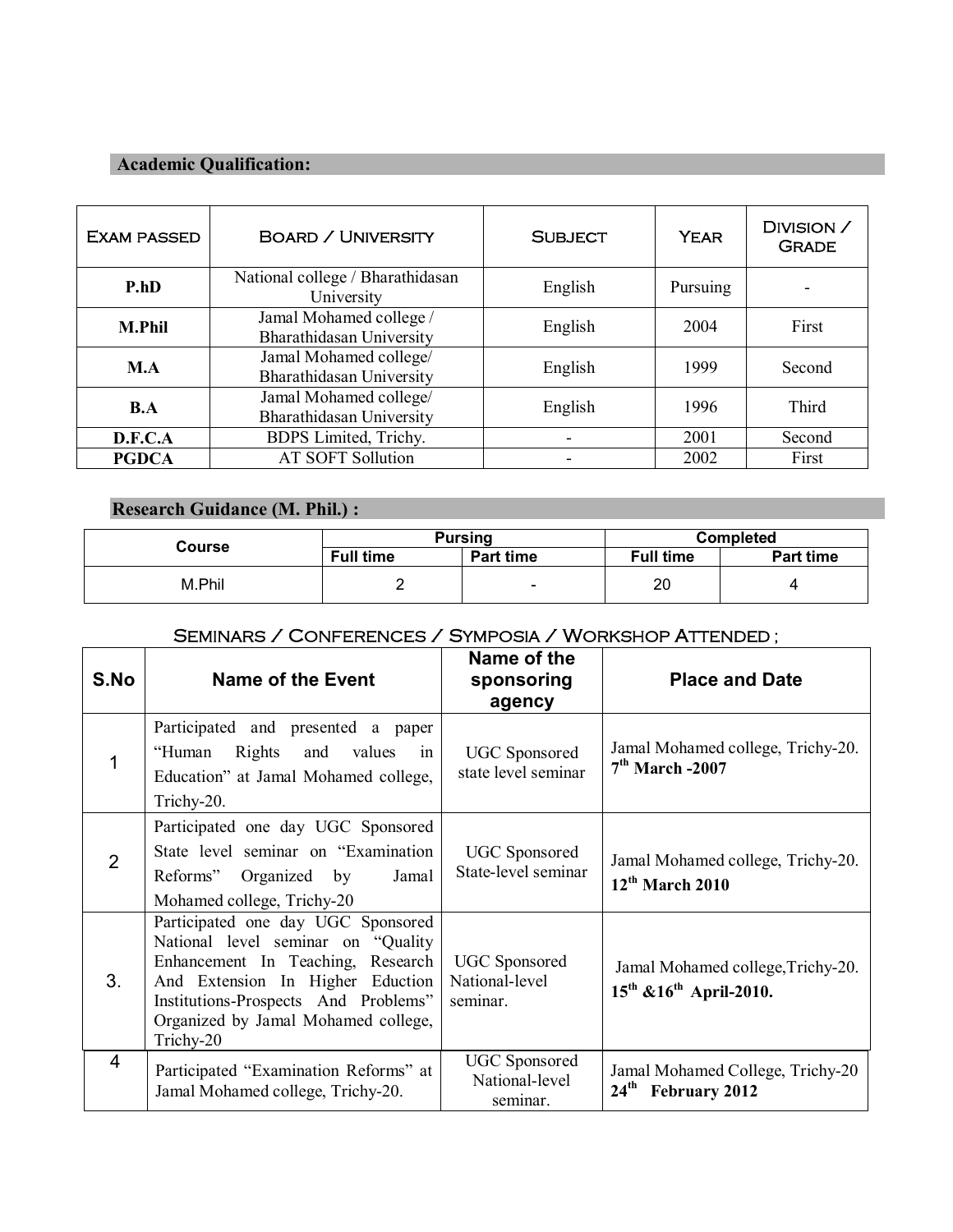| 5              | Participated in "A One day workshop<br>on Soft Skills" at Jamal Mohamed<br>College, Trich-20                                                                               | <b>UGC</b> Sponsored<br>State level seminar        | Jamal Mohamed College, Trichy-20<br>29 <sup>th</sup><br>February 2012    |
|----------------|----------------------------------------------------------------------------------------------------------------------------------------------------------------------------|----------------------------------------------------|--------------------------------------------------------------------------|
| 6              | Participated "Cultural Contours in<br>Contemporary English Literature" at<br>Jamal Mohamed college, Trichy-20.                                                             | <b>UGC</b> Sponsored<br>National-level<br>seminar. | Jamal Mohamed College, Trichy-20<br>$21^{\rm st}$<br>February 2013       |
| 7 <sub>1</sub> | Participated and Organising Committee<br>Member of a workshop on "Recent<br>Trends and Techniques in English<br>Language Teaching" at Jamal<br>Mohamed college, Trichy-20. | <b>UGC</b> Sponsored<br>state level workshop       | Jamal Mohamed College, Trichy-20<br>26 <sup>th</sup> February 2014       |
| 8              | Participated and Steering Committee<br>Member on "Dialectics of Diasporic<br>Literature: Trends and Techniques" at<br>Jamal Mohamed college, Trichy-20.                    | <b>JMC</b> Sponsored<br>National level<br>Seminar  | Jamal Mohamed College, Trichy-20<br>$21^{\rm st}$<br><b>January 2015</b> |
| 9              | Participated and Steering Committee<br>Member on "Dialectics of Diasporic<br>Literature: Trends and Techniques" at<br>Jamal Mohamed college, Trichy-20.                    | <b>JMC</b> Sponsored<br>National level<br>Seminar  | Jamal Mohamed College, Trichy-20<br>$12^{th}$<br><b>January 2016</b>     |

### **Seminars/ Conferences/ Workshops Acted as Resource Persons / Chair Persons:**

- Acted as a Resource Person in a Workshop at Kongunadu College of Education, Thottiyam on **'***How to Face Teacher Eligibility Test'* from 05-06-2013 to 07-06-2013.
- Acted as a Resource Person in a Workshop at Kongunadu College of Education, Thottiyam on *English 'Communication Skill'* from 29-08-2013 to 31-08-2013.
- Acted as a Resource Person and delivered a motivating lecture on ' Following the food prints of Great Personalities' in Sesha Iyengar Memorial Higher Secondary School, Trichy on 14-08-2014.
- Acted as a Resource Person in a Workshop at Kongunadu College of Engineering and Technology, Thottiyam on '**Enhancing The English Language Skills for Engineering Students**' from 02-06-15 to 03-06-15.
- Acted as a Resource Person in a Workshop at Kongunadu College of Education, Thottiyam on '**A Two Day Workshop on English Communication Skills'** from 06-11- 15 to 07-11-15.
- Acted as a Resource Person and delivered a lecture on **'Life and Literature'** at Annai Khadeeja Arts & Science College for Women , Pudukottai on 11-11-2015.